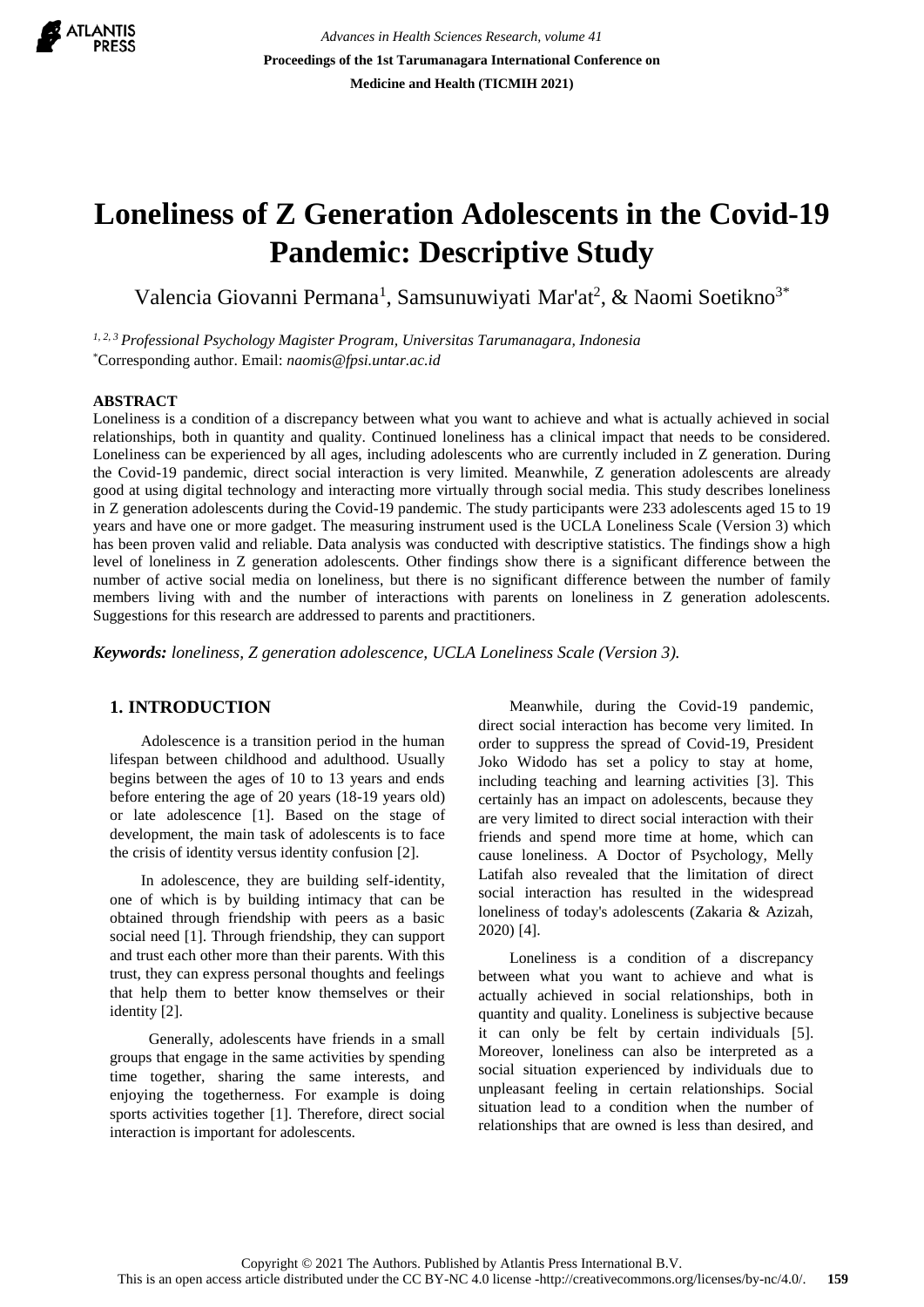the situation where the desired intimacy has not been realized [6].

Cacioppo et al. [7] found that loneliness can predict the emergence of depression. Loneliness is also known to determine social welfare and cause physical disorders such as diabetes, obesity, and aging [8]. The results of a rapid systematic review in the context of the Covid-19 pandemic also found that loneliness in adolescents can be associated with mental health problems later in life, even up to nine years later, with the strongest association with depression [9].

However, today's adolescents who are currently included Z generation are already good at using digital technology. Z generation are people who was born between 1993 and 2005 [10]. They are the first generation to have access to large-scale digital communication technology in the form of mobile phone, Wi-Fi, and interactive games on computer [11]. They can give comments, opinions, and show attitudes through blog, internet forum, photo sharing, and film [12].

Z generation adolescents can easily search and check any information they need. They can quickly share information with others because the communication process can take place continuously using a variety of different communication devices or social media [13]. Z generation adolescents have considered smartphone as an important part of their life [14].

Thus, although direct social interaction is very limited, Z generation adolescents can have virtual social interactions with their friends very easily. Therefore, this study wants to see a description of loneliness in Z generation adolescents during the Covid-19 pandemic.

# **2. METHODS**

This research is a quantitative non-experimental study. Data analysis was conducted by using descriptive statistics and processed with SPSS version 21 for Windows. Data collection used a questionnaire distributed online via Google Form. It contained an informed consent and instrument to measure loneliness using the UCLA Loneliness Scale (Version 3), which has been adapted to the Indonesian version by Ariani, Supradewi, and Syafitri [15].

The UCLA Loneliness Scale (Version 3) consists of 20 items with 11 negative items and 9 positive items. This measuring instrument uses a Likert scale from 1 (never) to 4 (often). Scores for all positive items must be reversed  $(1 = 4, 2 = 3, 3 = 2, 4)$ = 1). All scores of each item must be added up to obtain a total score.

The participants in this study were 233 Z generation adolescents, aged between 15 to 19 years, and have gadget (smartphone/laptop/tablet). Demographic data consist of gender, age, number of active social media, number of family members living with, and frequency of interaction with parents.

Based on data, it is known that the majority of participants are female (65%), 16 years old (27.5%), have more than three active social media (70.3%), and live with their nuclear family (91%). Meanwhile, the participants admitted that they very often interact with their parents, both father (37.8%) and mother (66.5%). See in table 1. and table 2.

**Table 1.** Characteristics of participants

|        |                | N   | Percent $(\% )$ |
|--------|----------------|-----|-----------------|
| Gender | Male           | 81  | 35              |
|        | Female         | 152 | 65              |
| Age    | 15             | 29  | 12.4            |
|        | 16             | 64  | 27.5            |
|        | 17             | 61  | 26.2            |
|        | 18             | 50  | 21.5            |
|        | 19             | 29  | 12.4            |
| Active | 1              | 6   | 1.6             |
| social | 2              | 20  | 8.6             |
| media  | 3              | 37  | 15.9            |
|        | $>$ 3          | 170 | 70.3            |
| Living | Nuclear family | 212 | 91              |
| with   | Big family     | 15  | 6.4             |
|        | Living alone   | 6   | 2.6             |

**Table 2.** Frequency of interaction with parents

|        |                | N  | Percent $(\% )$ |
|--------|----------------|----|-----------------|
| Father | Very<br>rarely | 17 | 17.3            |
|        | Seldom         | 22 | 9.4             |
|        | Often enough   | 49 | 21              |
|        | Often          | 57 | 24.5            |
|        | Very often     | 88 | 37.8            |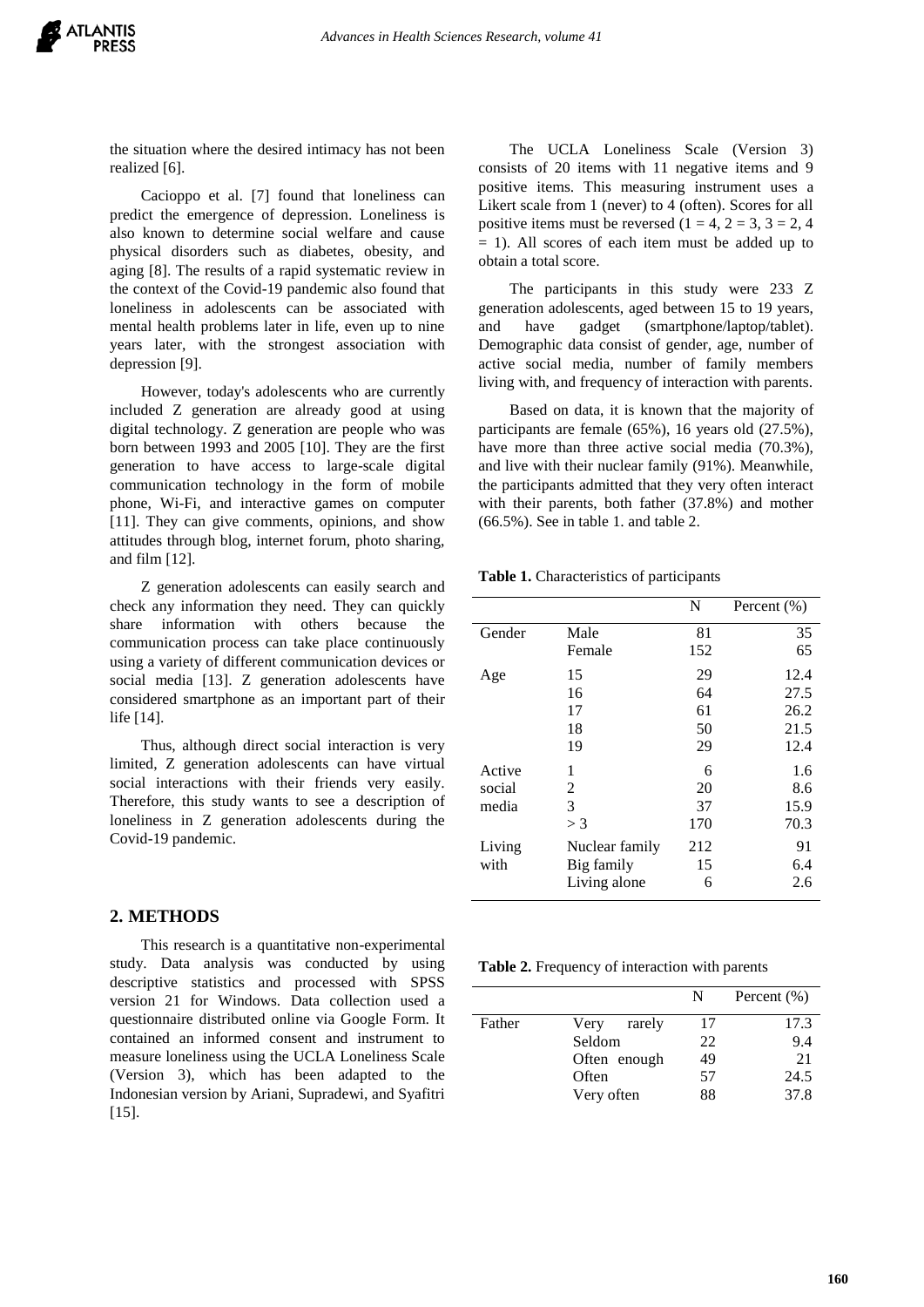|        |                | N             | Percent $(\% )$ |
|--------|----------------|---------------|-----------------|
| Mother | Very<br>rarely |               | 0.9             |
|        | Seldom         | $\mathcal{L}$ | 0.9             |
|        | Often enough   | 12            | 5.2             |
|        | Often          | 62            | 26.6            |
|        | Very often     | 155           | 66.5            |

### **3. RESULT AND DISCUSSION**

The results showed that the majority of participants were in a high level of loneliness during the Covid-19 pandemic, with a percentage of 30.5%. See in table 3. Sears, Fredman, and Peplau [16] said that adolescents are the most often lonely from all range of ages. Thus, it is not surprising that during the Covid-19 pandemic, they became increasingly feel lonely due to limited social interaction. Even virtual interaction can have any problem, such as signal trouble or internet quota limitation. Holmes et al. [17] said that the main possible risks of the Covid-19 pandemic are increased social isolation and loneliness.

**Table 3.** Level of loneliness

|           | N  | Percent $(\% )$ |
|-----------|----|-----------------|
| Very low  | 25 | 10.7            |
| Low       | 65 | 27.9            |
| Average   | 64 | 27.5            |
| High      | 71 | 30.5            |
| Very high |    | 34              |

Based on the compare mean test, the result showed that there was a significant difference between the number of active social media owned by participants on loneliness ( $p < 0.05$ ). See in table 4.

Vanden Abeele et al. [18] said the use of smartphone can cause the quality of interactions to establish closeness with others to be low because they are too focused on online interactions. Moreover, the previous research from Csobanka [13] found that although Z generation adolescents can fulfill their social needs with active use of social media, they still need direct social interaction with peers.

Other findings showed that there was no significant difference between participants who lived with their nuclear family, big family, or living alone  $(p > 0.05)$ . From the result of this study, it is also known that there is no significant difference between participants who very rarely and very often interacts with their parents on loneliness ( $p > 0.05$ ). The results of these two studies indicate that the large number of people living with the participants and the frequency of interaction between the participants and their parents, do not determine that Z generation adolescents during the Covid-19 pandemic do not feel lonely. See in table 5 and table 6.

**Table 4.** Compare mean test on the number of active social media

|       | N   | Mean          | F | Sig.  |
|-------|-----|---------------|---|-------|
|       | 6   | 50.1667 3.570 |   | 0.015 |
|       | 20  | 50.8000       |   |       |
| 3     | 37  | 44.0811       |   |       |
| $>$ 3 | 170 | 49.6647       |   |       |

| Table 5. Compare mean test on who living with |  |  |  |  |
|-----------------------------------------------|--|--|--|--|
| participants                                  |  |  |  |  |

|                | N | Mean             | F | Sig.  |
|----------------|---|------------------|---|-------|
| Nuclear family |   | 212 48.7075      |   |       |
| Big family     |   | 15 50.8667 0.387 |   | 0.679 |
| Living alone   |   | 6 50.3333        |   |       |

|              | Table 6. Different test on the frequency of interaction |  |
|--------------|---------------------------------------------------------|--|
| with parents |                                                         |  |

|        |                 | N              | Mean    | $\mathbf{F}$ | Sig.  |
|--------|-----------------|----------------|---------|--------------|-------|
| Father | Very<br>rarely  | 17             | 44.4118 | 2.172        | 0.073 |
|        | Seldom          | 22             | 51.9091 |              |       |
|        | Often           | 49             | 50.5306 |              |       |
|        | Often<br>enough | 57             | 49.6491 |              |       |
|        | Very<br>often   | 88             | 47.5909 |              |       |
| Mother | Very<br>rarely  | 2              | 37.5000 | 0.924        | 0.450 |
|        | Seldom          | $\mathfrak{D}$ | 14.5000 |              |       |
|        | Often           | 12             | 31.5833 |              |       |
|        | Often<br>enough | 62             | 27.0484 |              |       |
|        | Very<br>often   | 155            | 27.2839 |              |       |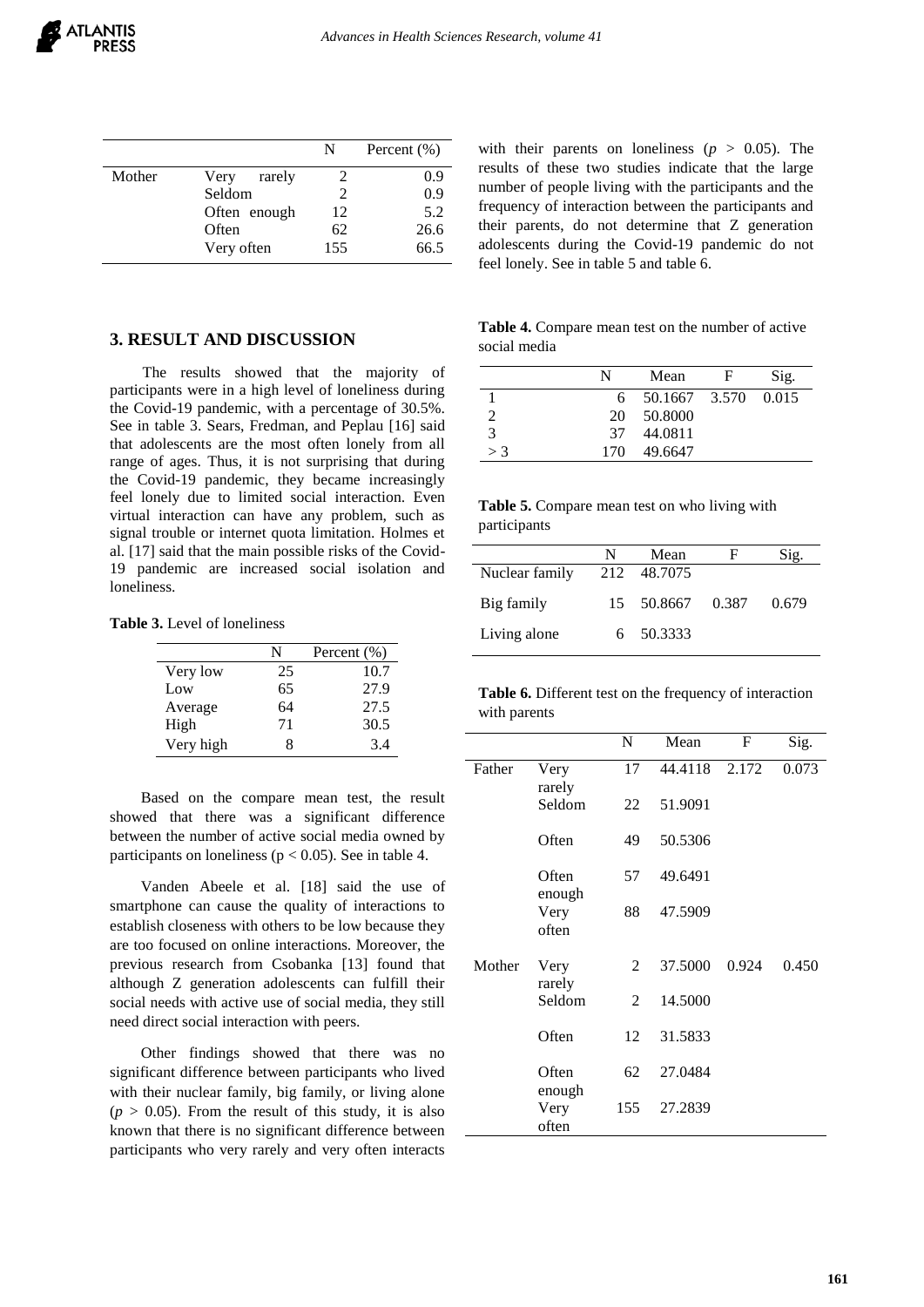Based on the results of the study, it can be seen that although Z generation adolescents have been fulfilled quantitatively in their social relationships, they can still feel lonely because they are not necessarily fulfilled in quality. This is in accordance with the definition of loneliness given by Peplau and Perlman [5] who see loneliness as a condition of a discrepancy between what you want to achieve and what is actually achieved in social relationships, both in quantity and quality.

# **4. CONCLUSION AND RECOMMENDATION**

The large number of active social media, the large number of family members living with, and the large number of interactions with parents both mother and father, do not determine that Z generation adolescents in pandemic Covid-19 will not feel lonely. Therefore, for parents, especially during the Covid-19 pandemic, it is necessary to increase their interaction with their adolescents both in quantity and quality, so that they do not feel lonely. For example, by taking a role like a friend by listening more to their complaints, so that they feel understood.

In addition, adolescents also need to be given a time limit in the use of gadget and social media that can reduce the quality of interactions that play a role in the emergence of loneliness. For practitioners, to be able to provide counseling or therapy, not only for the adolescent who are experiencing loneliness but also to their parents with giving them psycho education.

This study has limitations because it was carried out during the Covid-19 pandemic. Thus, this study cannot be generalized when the Covid-19 pandemic ends. Therefore, further research can look at the loneliness of Z generation adolescents after the Covid-19 pandemic is over. Moreover, for the future research can look for other characteristics of adolescents that are appropriate to adolescents developmental stages, such as curiosity and identity crisis that are being experienced in adolescence, and can be related to other variables.

### **ACKNOWLEDGMENTS**

The author would like to thank Faculty of Psychology Universitas Tarumanagara for accommodating my interest in conducting research on adolescents, and to the author colleagues who have supported.

#### **REFERENCES**

- [1] Santrock, J. W. (2014). *Adolescence* (14<sup>th</sup> ed.). New York: Mc Graw-Hill Companies, Inc.
- [2] Papalia, D. E., & Feldman, R. D. (2011). *A child's world: infancy through adolescence* (12th ed.). New York: McGraw-Hill Companies.
- [3] Ihsanuddin. (2020). *Jokowi: kerja dari rumah, belajar dari rumah, beribadah dari rumah perlu digencarkan*. Retrieved from [https://nasional.kompas.com/read/2020/03/16/1](https://nasional.kompas.com/read/2020/03/16/15454571/jokowi-kerja-dari-rumah-bel) [454571/jokowi-kerja-dari-rumah-bela](https://nasional.kompas.com/read/2020/03/16/15454571/jokowi-kerja-dari-rumah-bel)jar-dari rumah-ibadah-di-rumah-perlu digencarkan?page=all.
- [4] Zakaria, S., & Azizah, N. (2020). *Pandemi buat pelajar alami loneliness epidemic, apa itu?*  Retrieved from from  $\sim$ [https://www.republika.co.id/berita/qk9b3t463/pa](https://www.republika.co.id/berita/qk9b3t463/pandemi-buat-pelajar-alami-emloneliness-epid) [ndemi-buat-pelajar-alami-loneliness-epide](https://www.republika.co.id/berita/qk9b3t463/pandemi-buat-pelajar-alami-emloneliness-epid)micapa-itu?
- [5] Peplau, L. A., & Perlman, D. (1982). *Loneliness: A sourcebook of current theory, research, and therapy*. New York: Wiley.
- [6] De Jong Gierveld, J. (1987). Developing and testing a model of loneliness. *Journal of Personality and Social Psychology*, *53*(1), 119- 128. [https://doi.org/10.1037/0022-](https://doi.org/10.1037/0022-3514.53.1.119.) [3514.53.1.119.](https://doi.org/10.1037/0022-3514.53.1.119.)
- [7] Cacioppo, J. T., Hughes, M. E., Waite, L. J., Hawkley, L. C., & Thisted, R. A. (2006). Loneliness as a specific risk factor for depressive symptoms: cross-sectional and longitudinal analyses. *Psychology and Aging*, *21*(1), 140–151. https://doi.org/10.1037/0882- 7974.21.1.140
- [8] Mushtaq, R., Shoib, S., Shah, T., & Mushtaq, S. (2014). Relationship between loneliness, psychiatric disorders and physical health? a review on the psychological aspects of loneliness. *Journal of Clinical and Diagnostic Research*, *8*(9), 1–4. <https://doi.org/10.7860/JCDR/2014/100>